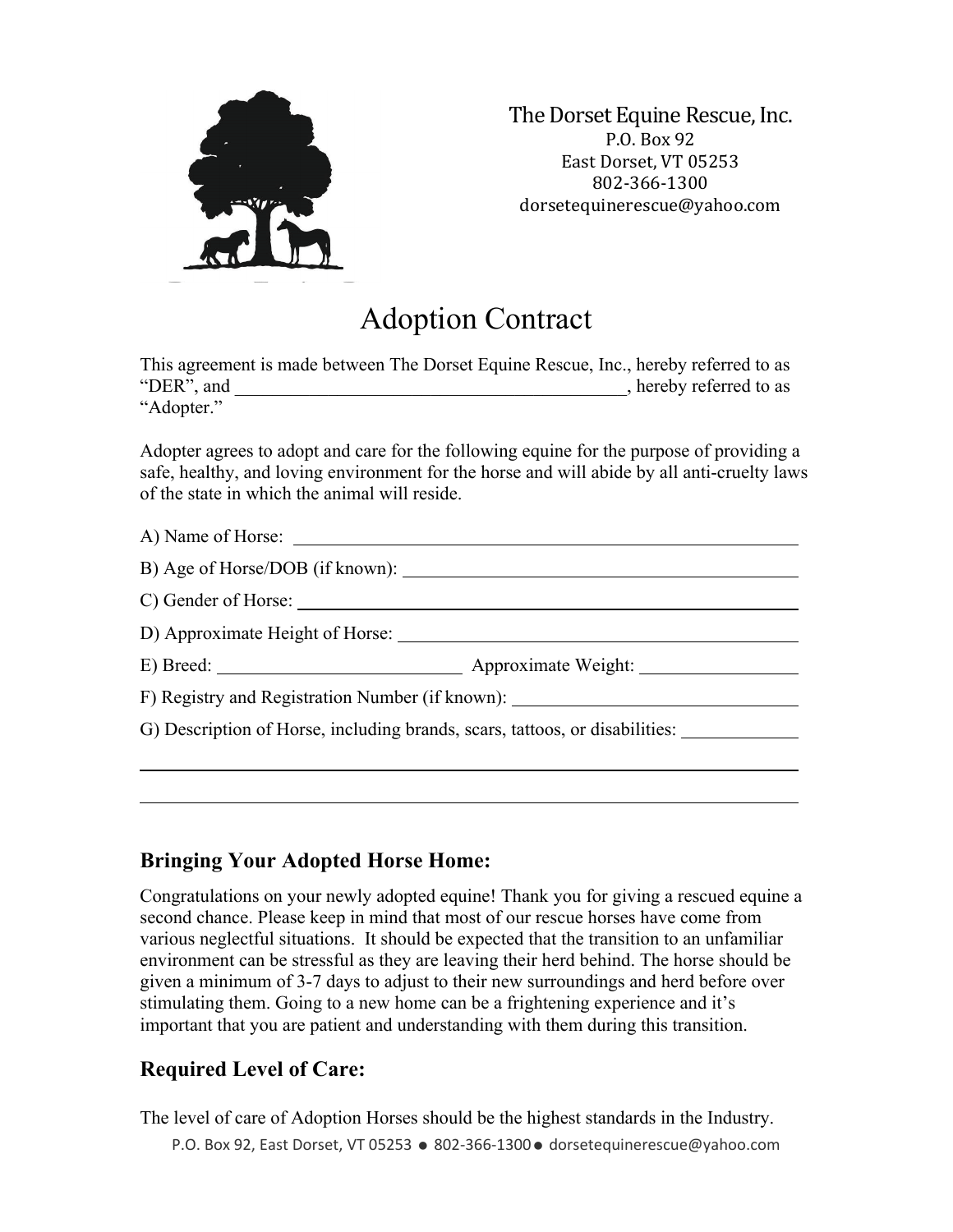Required Veterinarian Care:

- Spring Inoculations Eastern/Western Encephalitis, Tetanus, Rabies, and any others recommended by your vet
- Annual Dental Care (floating of teeth)
- Fall Inoculations Influenza, Rhino, and any others recommended by your vet
- Rotated de-worming every 8 weeks.
- Hoof care every 8 weeks.

Horses are herd animals and are happiest when they have an equine companion. Horses will not be adopted out to a home without another horse and must always be turned out with an equine companion.

The horse must have daily turnout of no less than 8 hours unless there is dangerous weather or a medical reason.

A vet is to be called for any illness and any serious injury. If diagnosis of injury or illness cannot be treated due to financial reasons, the horse must be returned to DER immediately.

The horse must be trimmed or shod by a qualified farrier, going no longer than every 8 weeks. The feet are to be cleaned regularly.

Each horse must receive the required daily feed allowance plus plenty of good quality grass or hay.

Each horse must be offered no less than 15 gallons of fresh water each day, either in buckets or in regularly cleaned out water troughs. A stagnant pond or creek is not an acceptable primary source of water.

The adopter agrees not to work the horse beyond its physical limitations at any time or to put the horse in harms way at any time. Miniature Horses should not hold more than 50 pounds of body weight.

For two full size horse, we require that they have at least 1 acre of clear-cut pasture with some shade as daily turnout. If you have one horse per paddock, we require that the paddock size be no less than  $\frac{1}{2}$  acre.

The horse must have access to at least a 3-sided shed in the paddock or field to block wind and bad weather. This shed must be an adequate size to house all of the horses turned out in their paddock/pasture.

Your pasture must have acceptable fencing. Barbed wire or a single wire electric fence is not acceptable.

Variations in facility requirements depend on the horse, the region and the predominant weather.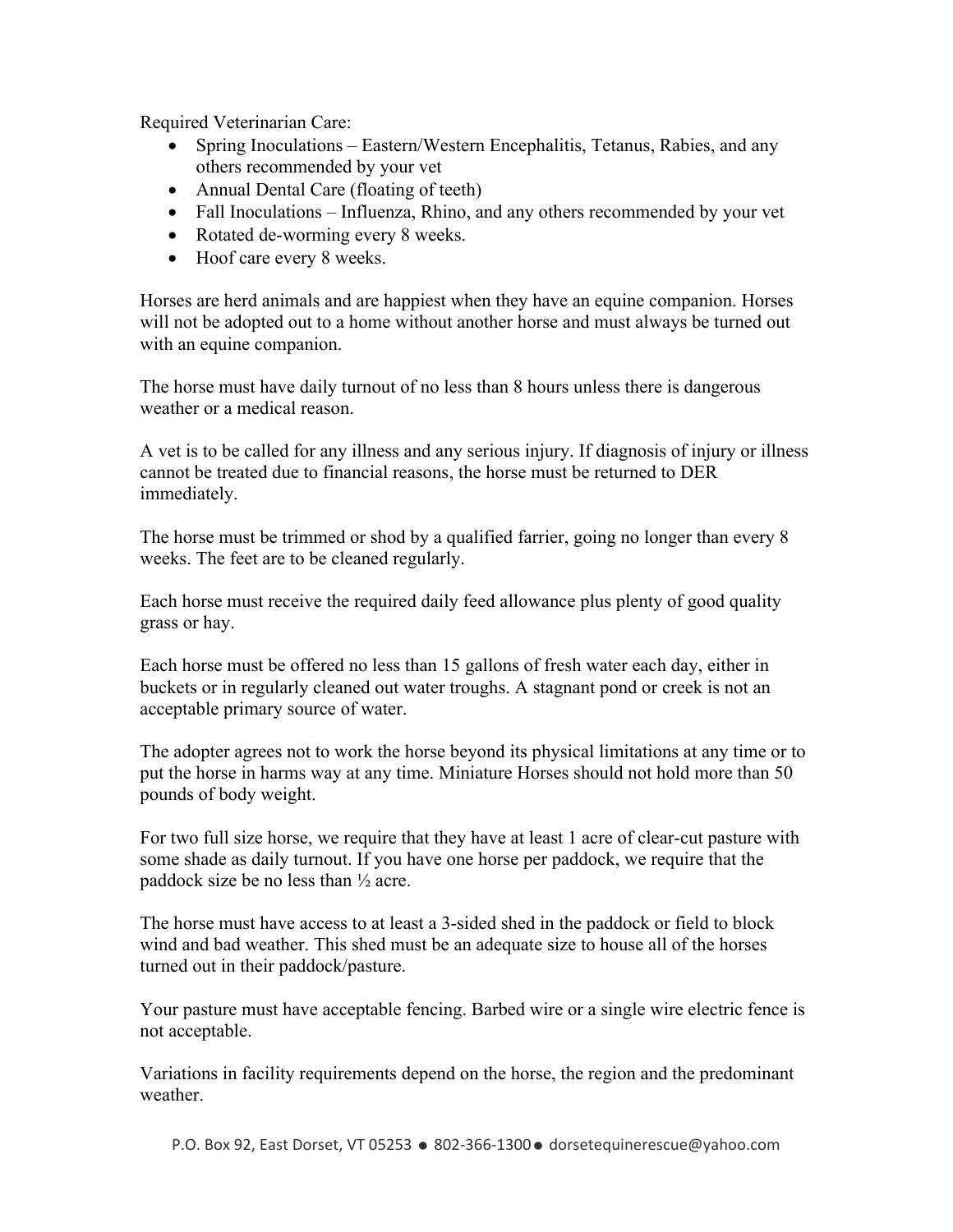Adopter agrees and understands that, under no circumstances, is an adopted horse(s) to be sold at a Livestock Auction or to Slaughter.

If the adopter can no longer care for or keep the adopted horse(s), DER must be notified immediately and given the option to take the horse back. Otherwise, we will work with the adopter to place the horse in an approved home.

The potential new adopter should read our adoption guidelines and fill out an adoption application, both found on our website. They will then go through the same approval process as any other adopter and DER will require a new contract with them.

The Adopter agrees to contact DER for the following reasons:

- If Adopter can no longer care for the horse.
- If the horse dies.
- If the horse becomes seriously injured or ill.

It is advised that the adopter pay for a pre purchase exam if you have any questions prior to the horse departing DER's facility. All costs upon departing and while away are to be paid by the Adopter, even the return transportation fee. DER is not responsible for any accidents or injuries either to the horse or adopter after leaving our facility.

The adopted horse can be returned to DER at any time, regardless of reason, if you can no longer provide a loving, forever home. The adoption donation will not be refunded.

\* Adoption Donation: Concurrent with the Signature of this Agreement, Adopter is to pay a non-refundable adoption donation in the amount of \$\_\_\_\_\_\_\_\_ to The Dorset Equine Rescue, Inc. Payment in full of the adoption donation is required before removal of the adopted horse from DER's facility. This adoption donation may be tax deductible by the adopter, although DER makes no representation or warranty in that regard. Adopter should consult his/her independent tax advisor to determine deductibility.

\* Prohibited Uses: ADOPTER AGREES THAT UNDER NO CIRCUMSTANCES SHALL THE ADOPTED HORSE BE USED FOR BREEDING PURPOSES. *Adopter's Initials: \_\_\_\_\_\_\_\_\_\_\_\_\_\_\_\_\_\_\_\_\_\_\_\_\_* 

\* Disclosure and Release: Adopter represents, warrants, and declares that Adopter is aware of the following in connection with his/her adoption of the adopted horse from DER:

A) That horses are different from human beings in their responses to human actions;

B) That the actions of horses are often unpredictable;

C) That horses should be closely and carefully supervised when they are with or around children;

D) That the adopted horse's behavior may change after it leaves DER's facility;

P.O. Box 92, East Dorset, VT 05253 · 802-366-1300 · dorsetequinerescue@yahoo.com